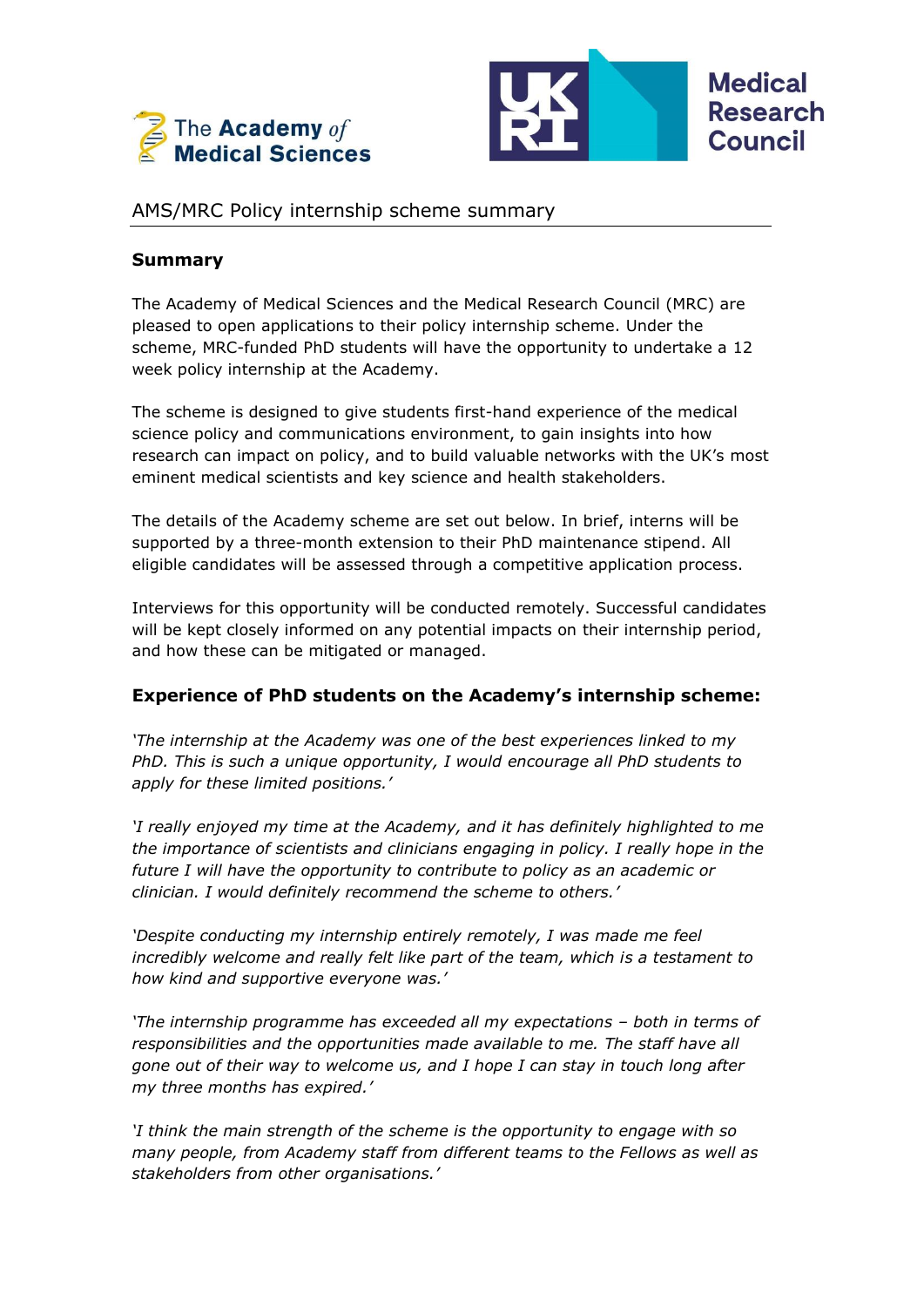*'I haven't had exposure to so many high profile researchers in such a short space of time before.'*

Former interns planning an academic career have found their experience valuable; for others it has helped them to secure jobs in science policy and science communication.

### **What the scheme provides**

The scheme will:

- Provide future researchers and academic leaders with a deeper understanding of medical science policy.
- Contribute to the exploration of medical science in its wider cultural context by helping to build bridges between the scientific community and policymakers.
- Develop a cadre of people able to work at the interface between medical science and policymaking.
- Allow students to build valuable contacts with senior scientists and policymakers, and expose them to the wide range of public, charitable and commercial organisations involved in UK medical science.
- Provide opportunities for MRC-funded PhD students to develop valuable transferable skills and to enhance their CVs.

# **Eligibility**

The scheme is open to all MRC funded PhD students (based in a university, or MRC centre, unit or institute), including clinicians undertaking a PhD as part of their MRC Clinical Research Training Award, who will be in their third or fourth year of their PhD when their internship takes place. The scheme can also be undertaken in the three month period immediately following the end of a student's MRC funding coming to an end. For example, if your funding ends in April, May or June 2022, you would be able to participate in the July 2022 to September 2022 placement. However, you would not be able to participate in any subsequent placements.

Information about the candidate's MRC funding period and agreement to provide a three-month extension to the candidate's PhD maintenance stipend during his/her internship must also be provided by the appropriate administration office with signed approval of the budget holder. For internships run in person, this should be an extension at the at the MRC minimum level for London. Remote internships should be continued at the candidate's current rate.

**Placements on the scheme are allocated on a competitive basis so withdrawal from the scheme once a place is accepted is likely to result in another potential intern being denied the opportunity to participate.**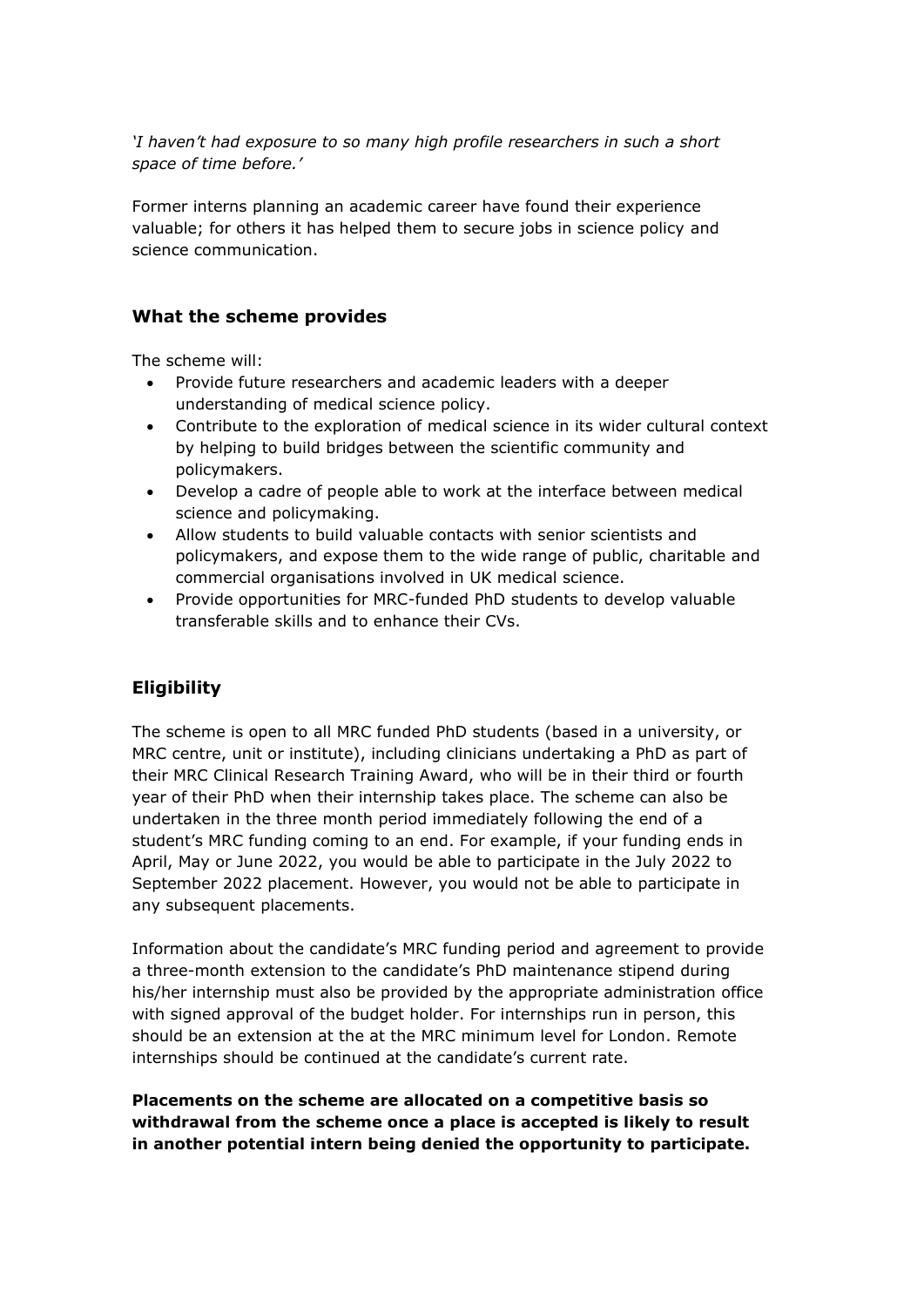# **About the Academy of Medical Sciences**

The Academy of Medical Sciences is the independent body in the UK representing the diversity of medical science. Our mission is to promote medical science and its translation into benefits for society. The Academy's elected Fellows are the United Kingdom's leading medical scientists from hospitals, academia, industry and the public service. We work with them to promote excellence, influence policy to improve health and wealth, nurture the next generation of medical researchers, link academia, industry and the NHS, seize international opportunities and encourage dialogue about the medical sciences.

# **Activity of interns**

The Academy's policy work addresses issues of medical science, healthcare and biomedical careers. Areas of policy work originate from within the Academy Council and wider Fellowship, as well as in response to issues raised by Government, Parliament and other relevant bodies, including stakeholders such as industry, medical research charities, medical Royal Colleges and regulators. This work can take many forms: major reports, shorter position papers, seminars and workshops, correspondence, representation on Government and external panels, evidence to Parliamentary committees, private meetings and roundtables with key decision makers. Recent major policy studies have tackled COVID-19: Preparing for a challenging winter 2020-21; Public involvement and engagement in research during the COVID-19 pandemic; healthy ageing; 'Team Science' and a wide range of other topics.

During the 12 week internship, students will be involved in a variety of activities that will give them experience of many aspects of medical science policy and related activities. This will include one or more discrete projects led by the intern. The range of activities will include:

- Writing, editing, proofreading and referencing policy papers, e.g. responses to public consultations, papers and summaries for working groups, Council or Officers meetings.
- Desk-based research and scoping, e.g. preparing project proposals or undertaking literature reviews.
- Evidence gathering and preparation, e.g. preparation of contacts lists, drafting calls for evidence, collating and summarising evidence.
- Events organisation, e.g. preparing conference materials, helping to coordinate activities on the day.
- Communications activities, including the use of new media.
- Attending (virtual) internal and external events, e.g. Parliamentary Select Committees, working group meetings, PolicyNet and other lectures.
- Opportunities to observe an MRC funding board meeting, and to meet the MRC's Capacity and Skills team and public affairs and policy teams if desired.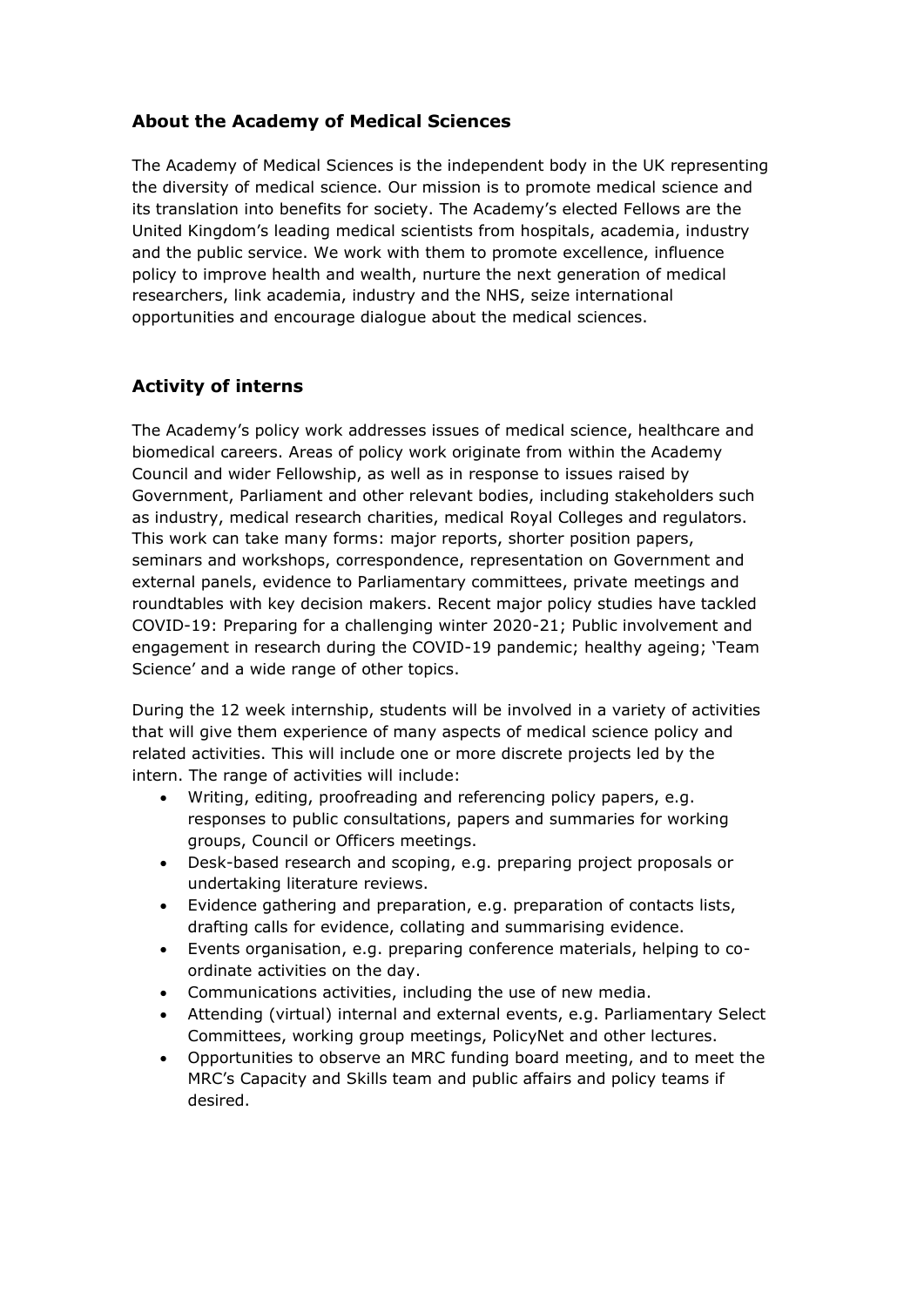### **Structure of the scheme**

The 12 week internships will be full-time positions. To facilitate this time away from research, students will be supported by a three-month extension to their MRC PhD stipend while they are based at the Academy.

Interns are supervised by a designated member of staff and receive a tailored workplan. In addition, interns will meet regularly with members of the Policy team and the Academy's wider staff.

Internships will be offered in 12 week time blocks from July 2022 to June 2023. Candidates are invited to indicate their preferred time to undertake the placement, although we cannot guarantee the timing of placements.

The Academy of Medical Sciences is currently working in an agile way with staff working from home and our Central London offices. The Academy has gained significant experience in conducting remote and agile internships and the programme continues to offer a highly rewarding experience for interns.

Interns will usually be provided with an Academy laptop and receive IT support for remote working from the Academy's facilities team.

# **Application procedure**

Candidates are asked to supply:

- A completed application form, including an endorsement and a supporting statement from their supervisor and relevant institutional administration office.
- A short covering letter briefly describing their reasons for application.
- A CV.
- A short article, no more than 800 words in length, on a medical science policy topic. Students may choose a topic related to their PhD, an area of personal interest or select from the options below.
	- o Medical research in the NHS
	- o Government support for science and research
	- o Translating research into policy and practice
	- o Scientific education and training (including women in science)
	- o Interdisciplinarity and 'team science'
	- o Research reproducibility
	- o Use of animals in medical research
	- o Research regulation and governance
	- o 'Big data' and its application in medical research
	- o Chronic diseases and global health
	- o Emerging technologies

The article should highlight the main policy issues of the chosen topic and the implications for the key stakeholders who are required to make decisions in the area, which may include government, industry and/or funding organisations. The article should demonstrate the candidate's ability to write in a style suitable for a policy (rather than academic) audience.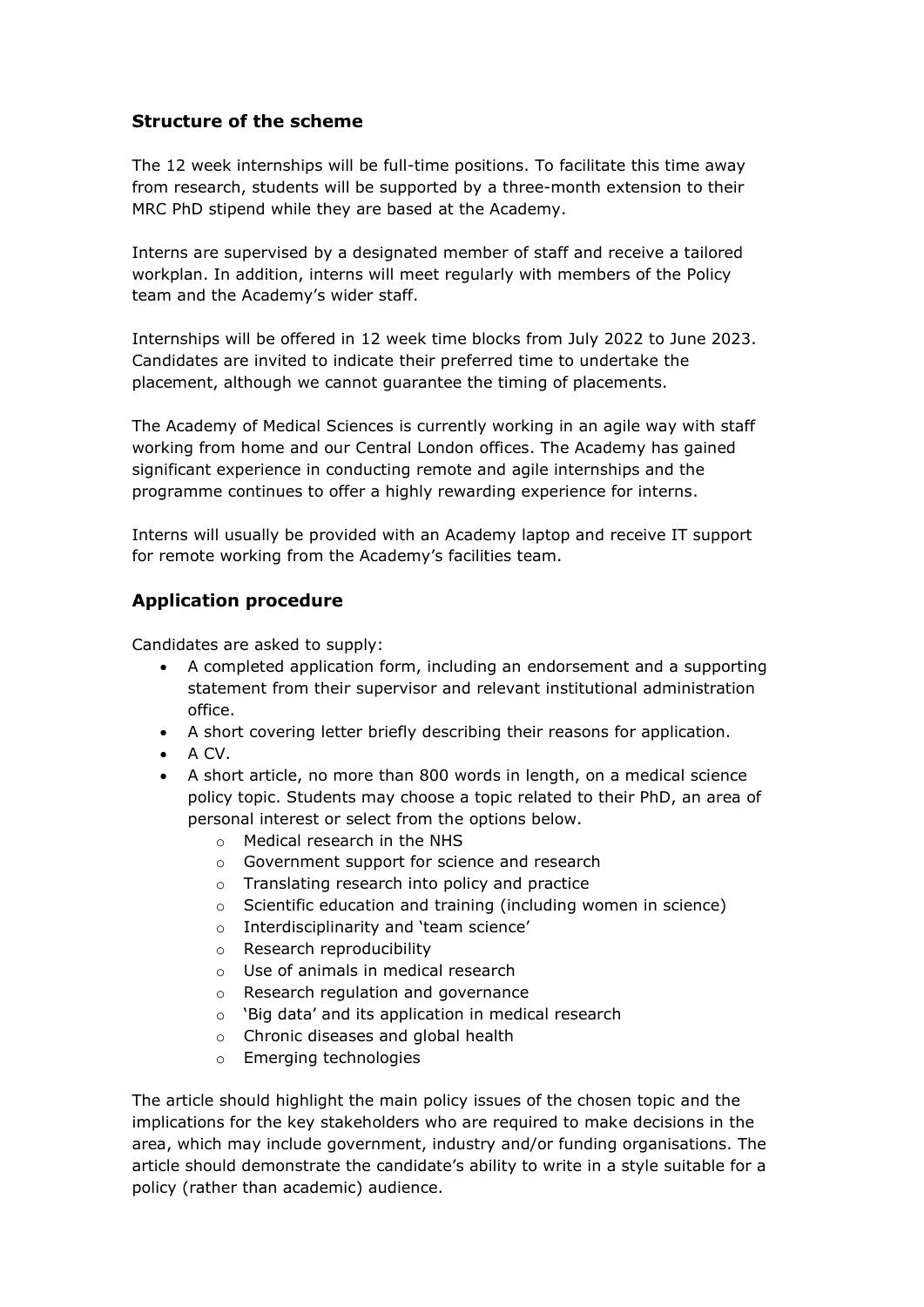Short-listed applicants will be invited to an interview with a selection panel of Academy and MRC staff.

Applications should be submitted electronically and must be received by **midnight on Monday 25 April 2022**. Interviews will be conducted on **week commencing 9 May 2022**.

Queries should be directed to Dr Tom Livermore, Head of Sciences Base and Careers Policy at the Academy of Medical Sciences: tom.livermore@acmedsci.ac.uk.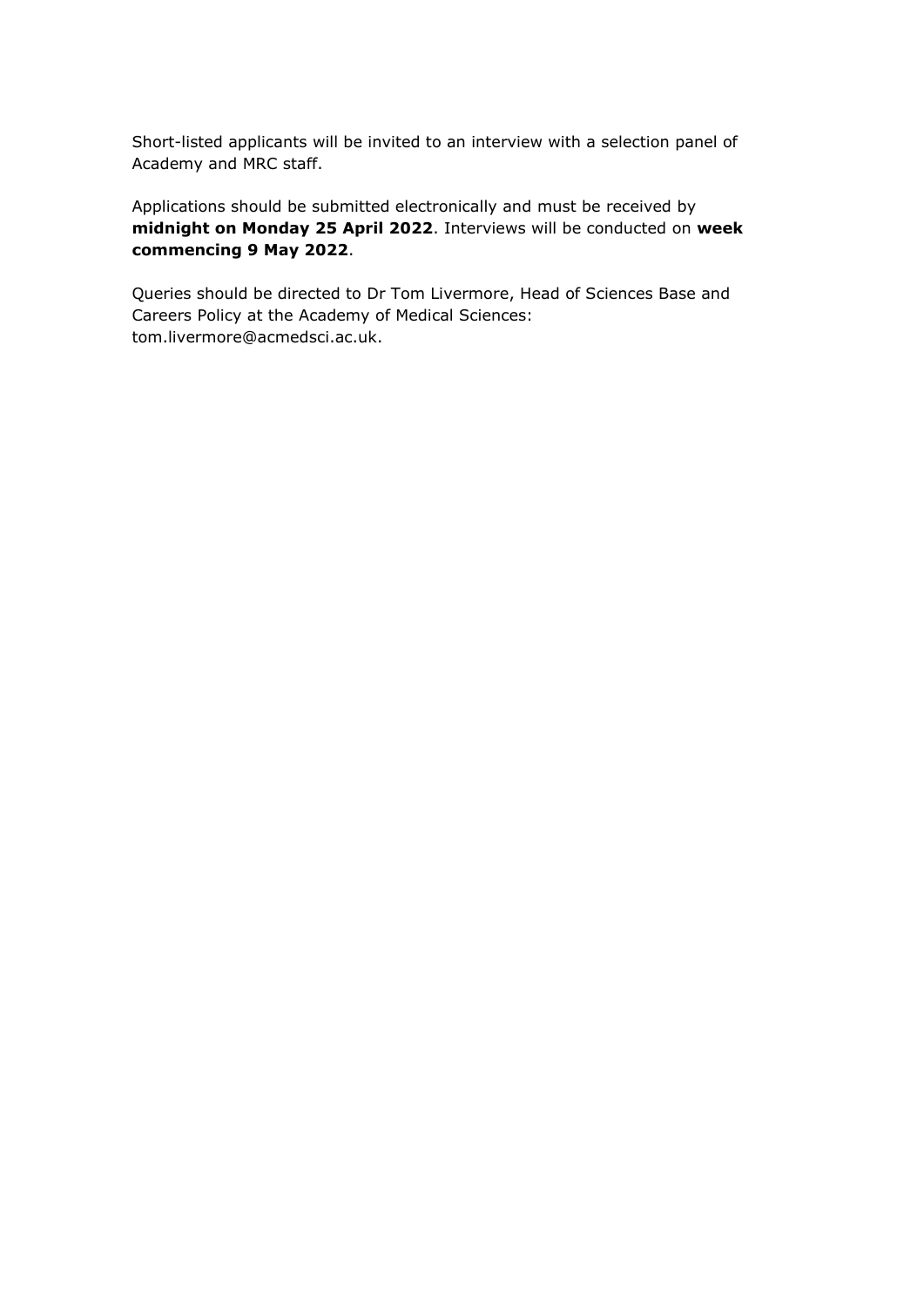# **Policy internship scheme summary: FAQs for applicants**

For information on the scheme, you should refer to the scheme summary, which is available on the Academy of Medical Sciences website. This FAQs document is intended to answer specific questions that you may have in relation to your application.

### **Eligibility**

### *Who is eligible for the scheme?*

The scheme is open to all MRC-funded PhD students (based in a university, or MRC centre, unit or institute), including clinicians undertaking a PhD as part of in their MRC Clinical Research Training Award, who will be in their third or fourth year of their PhD when their internship takes place.

### *Can I choose the timing of the internship?*

The 2022/23 internship scheme will run four times: from July 2022 – September 2022, October 2022 – December 2022, January 2023 – March 2023 and April 2023 – June 2023. You can indicate on your application your preference regarding timings; however, positions are limited and we cannot guarantee that places will be offered on the preferred dates. Exact start and end dates for successful applicants will be confirmed within a month of the beginning of each internship.

#### *Am I able to participate after my PhD funding has finished?*

The scheme can also be undertaken in the three month period immediately after your funding comes to an end. For example, if your funding ends in April, May or June 2022, you would be able to participate in the July 2022 to September 2022 placement. However, you would not be able to participate in any subsequent placements.

#### **Working arrangement**

#### *Will the internship take place remotely?*

The Academy of Medical Sciences is currently working in an agile way with staff working from home and our Central London offices. The Academy has gained significant experience in conducting remote and agile internships and the programme continues to offer a highly rewarding experience for interns.

### **Application process**

#### *What happens after I submit my application?*

Candidates whose applications are shortlisted will be invited for a virtual interview in week commencing 9 May 2022. If, due to exceptional circumstances, you are unable to attend during this week, you should state this on your application form and the Academy will contact you to make alternative arrangements.

#### *Do I need to include referees in my application?*

Your application must be endorsed by your primary PhD supervisor. There is a section on the application form for your supervisor to complete. Your institution's appropriate administration office must also provide information about your MRC funding period and agree to provide a three-month extension to your PhD stipend if you are successful in your application (see 'Financial arrangements' below).

### **Written article**

#### *What are you hoping to see from my written article?*

We are looking for a well-constructed, considered article, which demonstrates an interest in a policy topic and an appreciation of what makes your topic of relevance to policymakers. There are many ways that you could achieve this. If you are writing about your own area of research you should focus on its policy implications – not simply describe